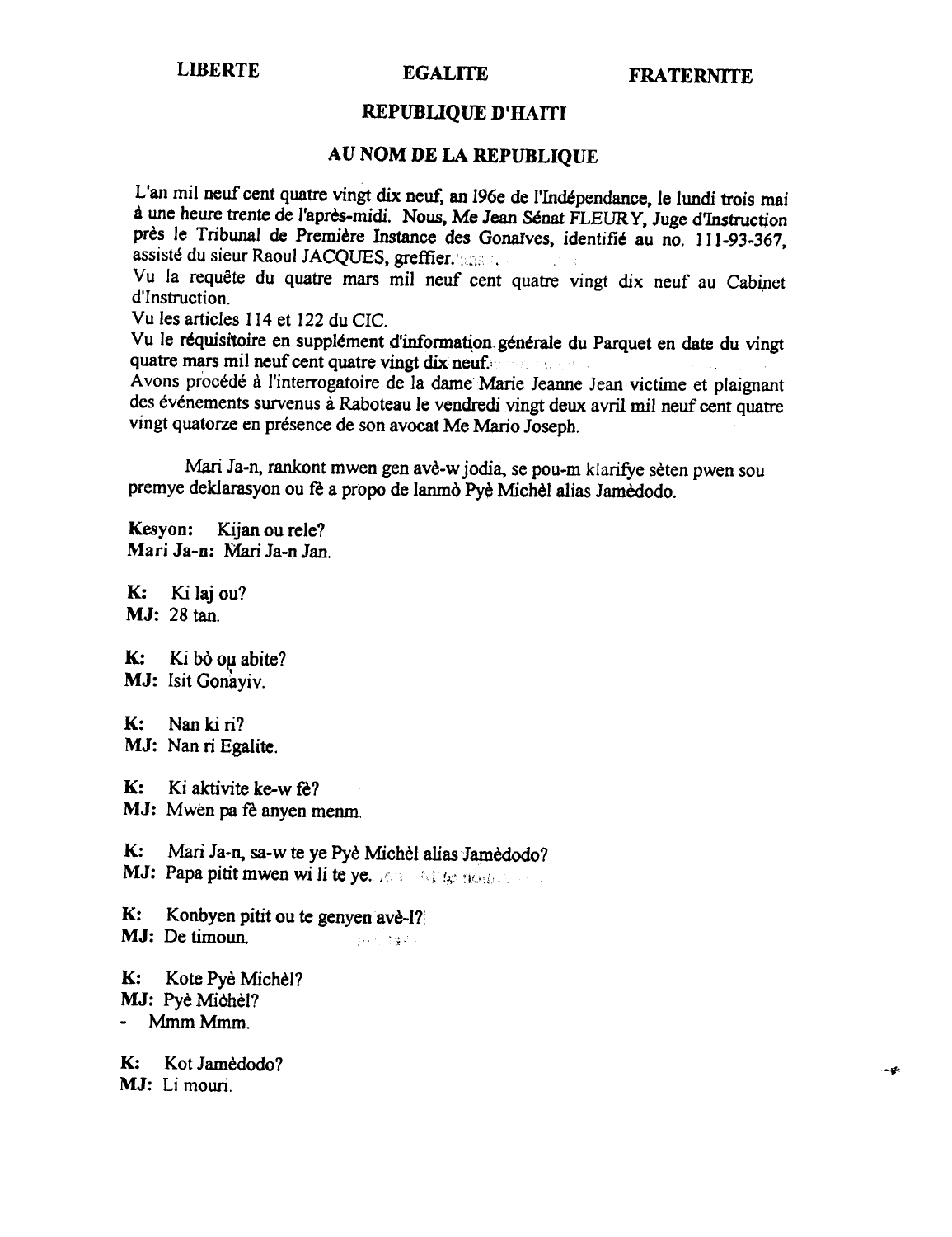

Ki dat li te mouri?  $\mathbf{K}$ : **MJ:** 22 avril.  $\mathbb{R}$ 

K:

 $c$   $T$  $c$ n

Ki ane? Constitution MJ: Ki ane li te ye ankò-a. **WEIDE BEL** nan ki tap 11-110.9 وي دي شرح (1945)<br>مراجع

Ou bliye ane-a? Ki bo li te mouri?  $\mathbf{K}$ :

MJ: Nan lanme-a a nan te ye Li mande. y  $\mathbb{P}^{n+1}$  ,  $\mathbb{P}^{n+1}$  and  $\mathbb{P}^{n+1}$  is the mixed. Eske ou kapab rakonte mwen sikonstans li te mouri-a?, K: MJ: Wi. **Chairman CONTRACTORS SAN ARTISTS CONTRACTORS** 

o u neganse te-a yo ineto-i, aprò e colonicio K: Map tandesw.<br>MJ: Se pandan 22 avril la nan devan jou, epi yo tande tire-a. Pandan yo tande tire-a kounye-a nou te kouche nan yon gran kizin andedan lakou-a, epi nou tande tire-a, nou leve, kounye-a nou antre andedan kay. Pandan nou antre andedan kay, kounye-a yap bat yon pakèt moun deyò-a, li menm li te andedan, aprè li vi-n soti, aprè nou pa janm 

K: Ki lè ou vi-n wè-

- MJ: Sou twa jou.
- $\mathbf{K}$ : Ki bò ou vi-n wè-1?
- MJ: Nou jwen-n li nan lanme-a:

 $K:$ Kijan ou wè-1?

MJ: Yo pat ka kite moun wè.

Ki moun ki pat ka kite moun we-a? K:

MJ: Frap yo avek milite yo.

Ki moun ou menm ou te idantifye nan moun frap sa yo? K: MJ: M'pat ka wè moun menm.

e pagal sa kap**pet maun, it pat vie... ka niwe**n month sa win add Ki moun ou te idantifye nan militê sa yo?  $K:$ 

MJ: M'pat wè yo menm paske se sou lanmè yo te ye.

 $\mathbf{cl}(\widehat{C}^{\text{in}})$  ,  $\mathbf{c}^{\text{in}}$ ations de lamino Jumbando? К:

Ot ke ou menm, ki lòt moun ki te idantifye kadav la sou lanmè-a?

MJ: Se yon mesye yo rele Fenelon. M'te nouris yon ti moun, epi m'te vi-n travese m'al kay se-m. Epi Fenelon-an menm se yon fran li ye, lap pase, epi gen, yon dam yo rele Gladis ki byen avèk li, m'te byen ak Gladis la fou, epi li wè lap pase lap kouri, epi li di:<Fenelon ki moun yo jwen-n la? Epi li pa vie di sa devan-m, li di dam yo rele Gladis la se Jamèdodo yo jwen-n. 

#### Fenelon-an kijan-l siyen? K: MJ: M'pa kon-n siyati-l.

Eske Fenelon pa gen yon lòt ti non jwèt?  $K:$ MJ: Non.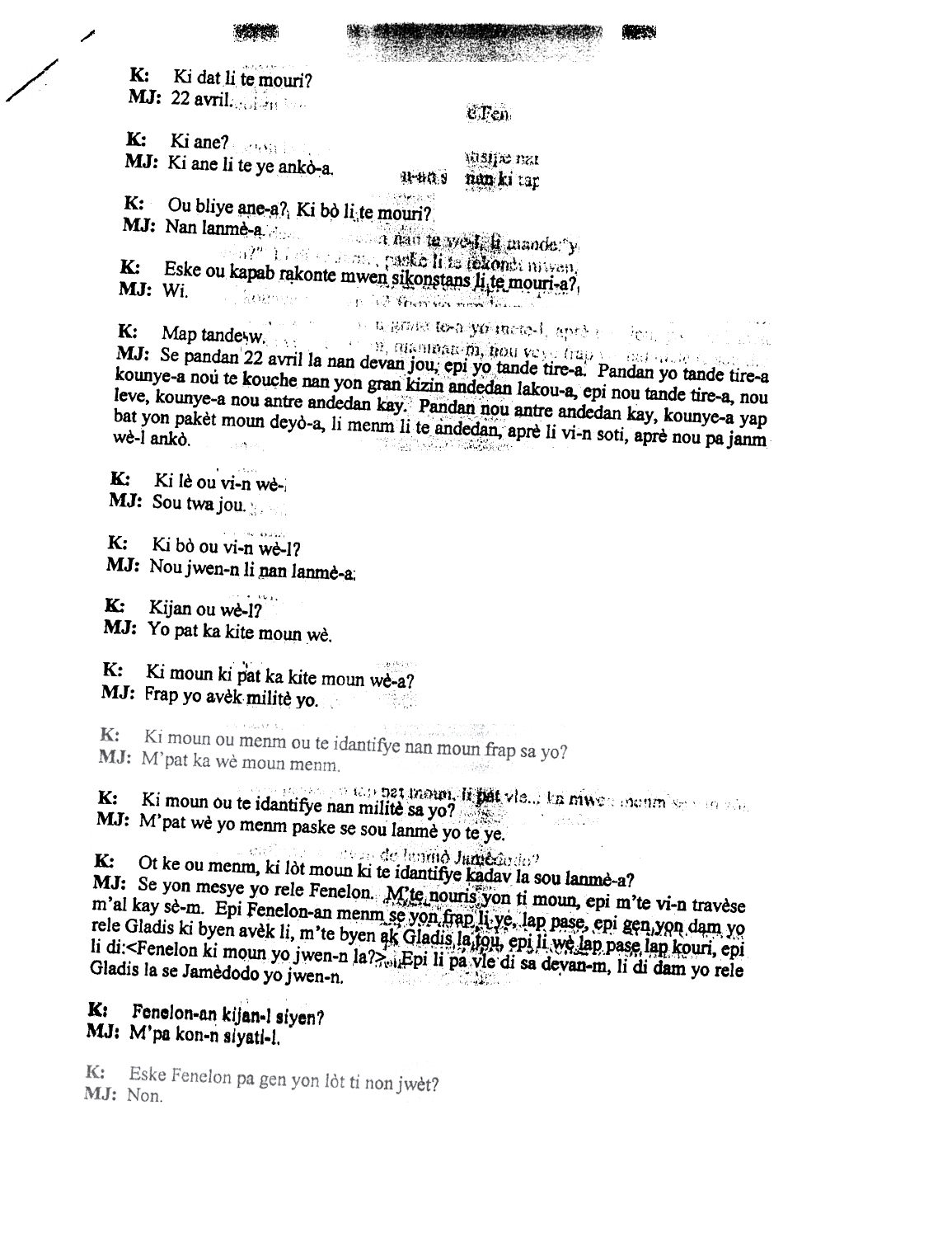K: Li pa gen pyes ti non jwet?

Contractor of the Contractor

MJ: Non. Depi-m konnen-l, depi m'we-l, se Fenelon m'tande yo rele-l

K: Apre Fenelon ki lot moun anko ki te patisipe nan antere kadav la?

MJ: Yon paket frap, men se Fenelon-an selman ki tap pase.

 $K:$  Fenelon selman ki tap pase? $\mathbb{R}$  ;  $\mathbb{R}$ *III* 

MJ: Ki tap pase, dam nan menm nan te wè-l, li mande:"yo di yo jwen-n yon mò ki moun yo jwen-n?" Li di se Jame, paske Ii te rekonet mwen, Ii pa vIe di sa devan-m, Ii di dam nan sa, dam nan men-m nan di-m sa. Apre m'pase nan lakou kote se-I la rete ya nan ri di ke, kounye-a mwen we frap yo nan lanme-a, ap rale-l avek yon kod mete deyò, epi men-m nan apre yo fi-n grate tè-a yo mete-l, aprè twa jou, yo rale-l mete deyò, mwen men-m avèk yon sè-m, manman-m, nou veye frap yo, nal mete tè sou li.

 $K:$  Kijan yo rele sè-w la? M.I: Monik Jan.

K: Se manman-w? MJ: Sonya Senjis.

K: Se nou de-a ki tal rale.

MJ: Nou twa ki te ale.

K: Twazyem moun nan ki jan-l rele?

MJ: Mwen menm wi.  $\blacksquare$ 

I, K: Twazyem nan se ou menm?

K: Kiyès ki Michlin Adèl la?

MJ: Sè-l la, li ret nan ri di kè.

 $K:$  Sè-l la te al nan rale-l tou?

MJ: Non, sè-a te anwo paske yo tap bat moun, li pat vie.<br>nan m'te ve.  $\mathcal{C}$  ,  $\mathcal{C}$ ka mwen menm se nan zòn

K: Ki moun ki te enfome-w anvan de lanmo Jamedodo?

MJ: Ki moun?  $\blacksquare$ 

 $\textbf{I} \cdot \textbf{I}$ : Ki moun?<br>Mmm Mmm, ki te ba-w nouvel la anvan.

Se pandan m'te kot manman-m nan, epi aswe, epi se-m nan menm nan di konsa site yo di Jame mouri, epi m'di m'pa konnen, apre li di konsa se yon madanm Jan Tatoun li tande ki di konsa Jame mouri.

K: Madanm Ian Tatoun sa kijan yo rele Ii? MJ: Andreya.

K: Andreya kisa? MJ: M'oa kon-n non-l

MJ: Mari Ja-n Jan. Note that the bound of the Mari Jan.